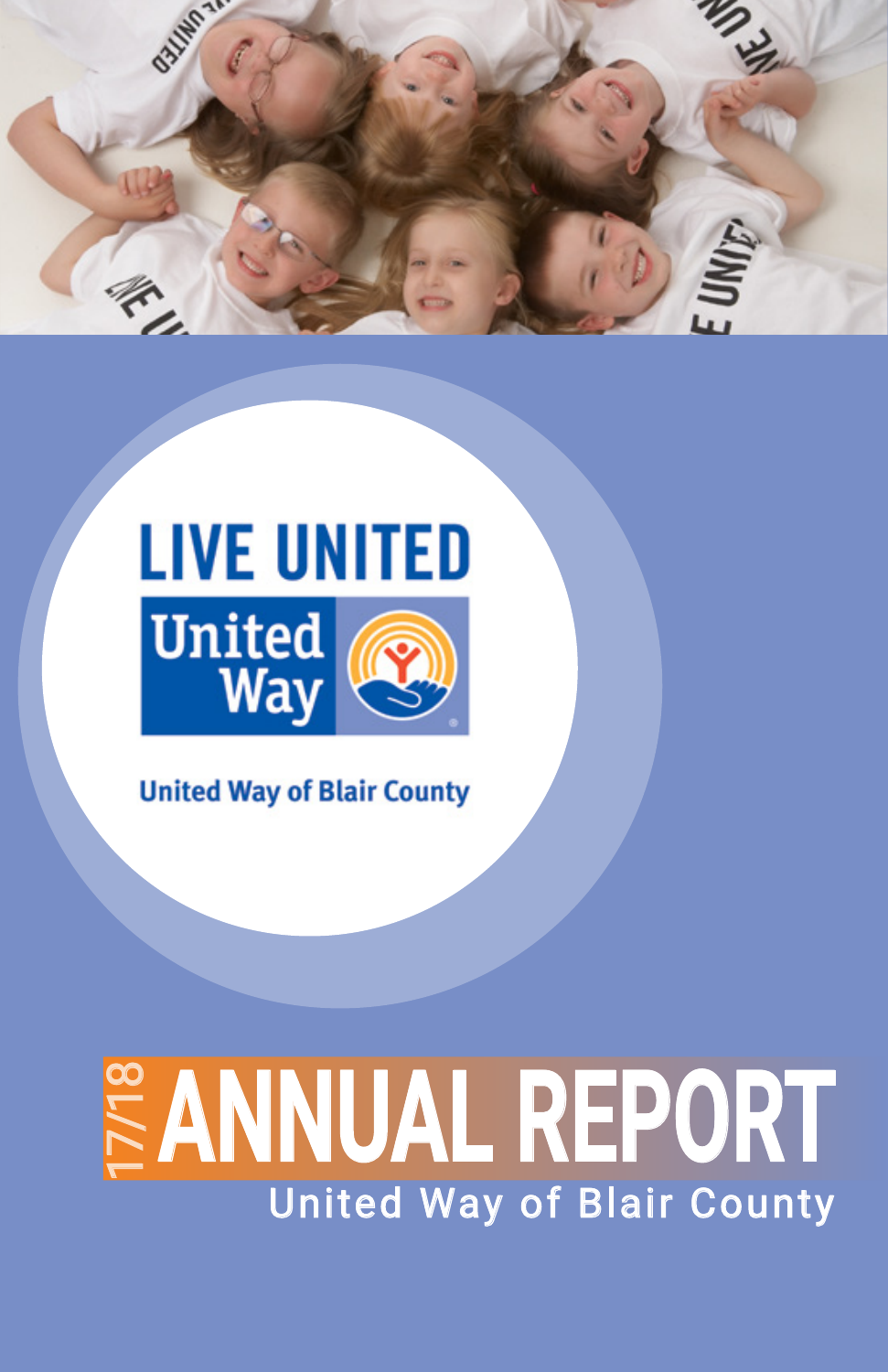# YOUR INVESTMENT CHANGES LIVES **BAC OF EVERY DOLLAR IS**

**INVESTED DIRECTLY INTO BLAIR COUNTY PROGRAMS!**

### **EDUCATION** *- 1,191 LIVES CHANGED*

*\$88,900 Investment*

| Altoona Area School District Foundation          |
|--------------------------------------------------|
| Big Brothers Big Sisters of Blair County, Inc.   |
| Big Brothers Big Sisters of Blair County, Inc.   |
| <b>Blair County Chamber Foundation</b>           |
| <b>Blair County Respiratory Disease Society</b>  |
| Claysburg Area Public Library                    |
| <b>Garver Memorial YMCA</b>                      |
| Girl Scouts Western Pennsylvania                 |
| <b>Gloria Gates Memorial Foundation</b>          |
| Home Nursing Agency & Visiting Nurse Association |
| Joshua House                                     |
| Young Life of Central Pennsylvania               |

## **HEALTH** *- 5,529 LIVES CHANGED*

*\$148,100 Investment*

| <b>Blair County Community Action Program</b>     | Mountain Lion BackPack Program                                                     | \$15,000 |
|--------------------------------------------------|------------------------------------------------------------------------------------|----------|
| <b>Blair Senior Services, Inc.</b>               | Meals on Wheels                                                                    | \$9,000  |
| Blair/Clearfield Association for the Blind       | <b>Preschool Vision Screenings</b>                                                 | \$8,000  |
| <b>Central PA Community Foundation</b>           | <b>Scarlet Dragon Packs</b>                                                        | \$2,000  |
| <b>MidPenn Legal Services</b>                    | Legal Services for Victims of Domestic Violence,<br>Sexual Violence & Intimidation | \$8,000  |
| Northern Blair County Recreation Commission      | Corporate Challenge                                                                | \$1,000  |
| Through, Inc.                                    | <b>Through Health Clinic</b>                                                       | \$5,000  |
| UPMC Altoona Partnership for a Healthy Community | <b>Risk Reduction Program</b>                                                      | \$18,000 |

### **INCOME/EMERGENCY NEEDS** *- 2,201 LIVES CHANGED*

*\$66,000 Investment*

| American Red Cross of PA Mountains Serving Blair County | 24/7 Disaster Services                        | \$18,000 |
|---------------------------------------------------------|-----------------------------------------------|----------|
| Catholic Charities of the Diocese of Altoona/Johnstown  | <b>Emergency Financial Assistance Program</b> | \$15,000 |
| CONTACT Altoona                                         | PA 2-1-1 Call Center                          | \$9,100  |
| Family Services Inc.                                    | <b>Family Shelter</b>                         | \$27,000 |
| <b>Family Services Inc.</b>                             | <b>Teen Center and Shelter</b>                | \$27,000 |
| <b>Family Services Inc.</b>                             | <b>Victim Services Program</b>                | \$27,000 |
| <b>Blair County Community Action Program</b>            | <b>Housing Counseling</b>                     | \$25,000 |
|                                                         |                                               |          |

| Altoona Area School District Foundation          | <b>Project SOAR</b>                                 | \$6,500  |
|--------------------------------------------------|-----------------------------------------------------|----------|
| Big Brothers Big Sisters of Blair County, Inc.   | Community Youth 1 to 1 Mentoring                    | \$8,000  |
| Big Brothers Big Sisters of Blair County, Inc.   | <b>SMART Mentoring</b>                              | \$7,000  |
| <b>Blair County Chamber Foundation</b>           | Leadership Blair County Youth                       | \$2,900  |
| <b>Blair County Respiratory Disease Society</b>  | Safe Sleep Education (Back to Sleep/Cribs for Kids) | \$6,000  |
| Claysburg Area Public Library                    | Learning @ the Library                              | \$2,000  |
| <b>Garver Memorial YMCA</b>                      | <b>YMCA Preschool</b>                               | \$5,000  |
| Girl Scouts Western Pennsylvania                 | Camperships and Programming in Blair County         | \$500    |
| Gloria Gates Memorial Foundation                 | After School Programs for Low Income Neighborhoods  | \$30,000 |
| Home Nursing Agency & Visiting Nurse Association | The Healing Patch                                   | \$4,000  |
| Joshua House                                     | After-School Hours                                  | \$10,000 |
| Young Life of Central Pennsylvania               | Young Life Club                                     | \$7,000  |
|                                                  |                                                     |          |